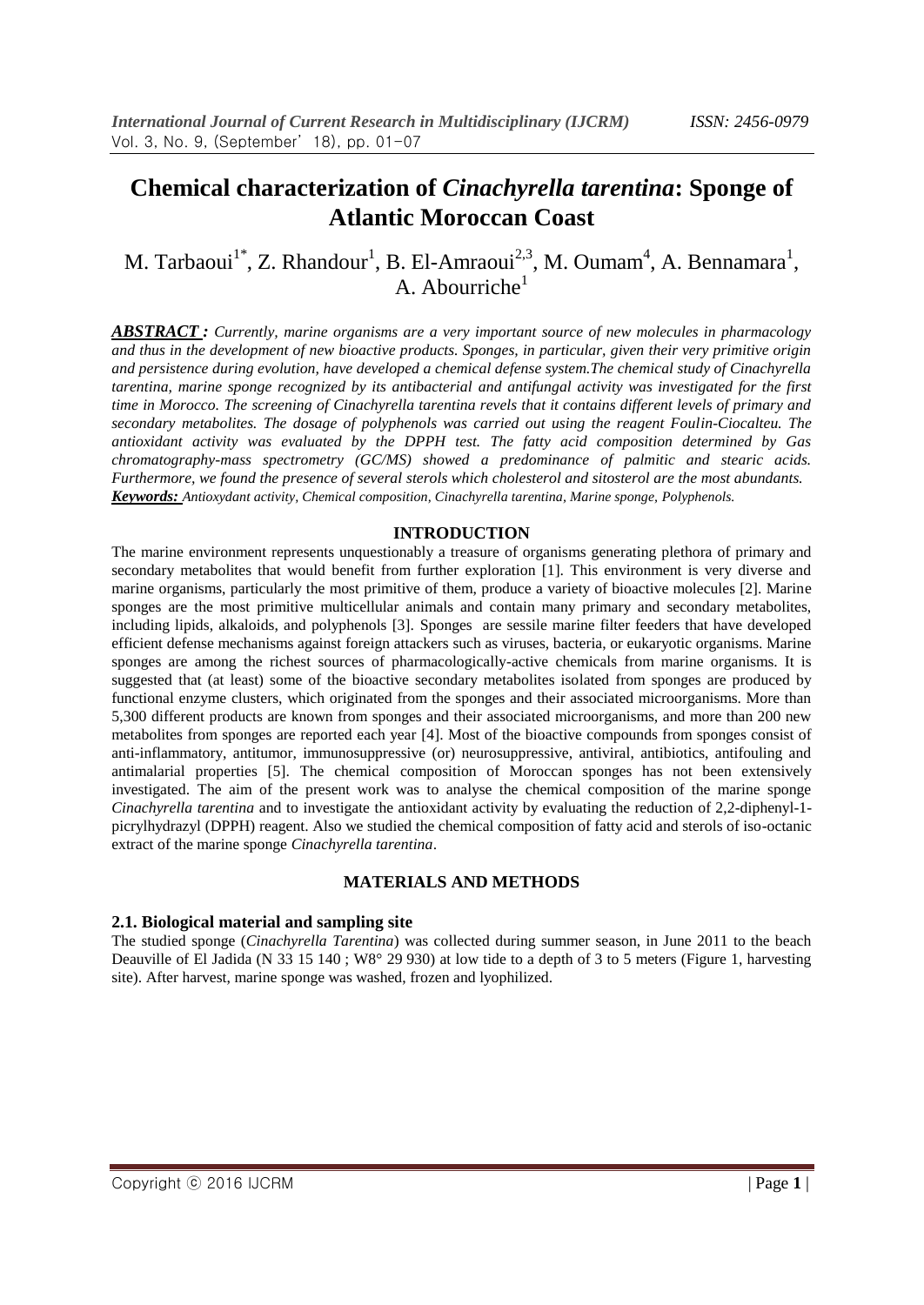

Fig. 1. Map showing the harvesting site of marine sponge *Cinachyrella tarentina*

The systematic identification of the marine sponge was carried out by Dr. Maria-Jesús Uriz, Professor at the Centro de Estudios Avanzados de Blanes (CEAB) and Consejo Superior de Investigaciones Científicas (CSIC), Spain. The in situ photo of Cinachyrella tarentina is shown in figure 2.



Fig. 2. Collected sponge *Cinachyrella tarentina*

## **2.2. Chemical composition of the marine sponge**

The determination of the chemical composition has consisted in dosage of the primary metabolites and to search some secondary metabolites known for their biological activity.

## **2.2.1. Compounds belonging to the primary metabolism**

## **Dosage of lipids**

The dosage of lipids was realized by using a soxhlet. The sample was continuously extracted with hexane which gradually dissolves the fat. The solvent containing the fat returns into the balloon by successive spills. Once the extraction was complete, the solvent was evaporated, and the fat was weighed and the percentage was calculated using following formula:

$$
\%lipides = \frac{M(lipides) \times 100}{M(\acute{e}chantillon)} \tag{1}
$$

## **Dosage of total sugars**

The dosage of total sugars was performed using phenol /sulfuric acid method as described previously [6]. Briefly, in the presence of concentrated sulfuric acid, the oses were dehydrated and the products condense with phenol to give yellow-orange complex. Then, we measured the optical density at 490nm. A standard was prepared from a solution of glucose with different dilutions ranging from 0 to 0.4 mg /ml.

## **2.2.2. Study of the chemical composition of the marine sponge (preliminary tests)**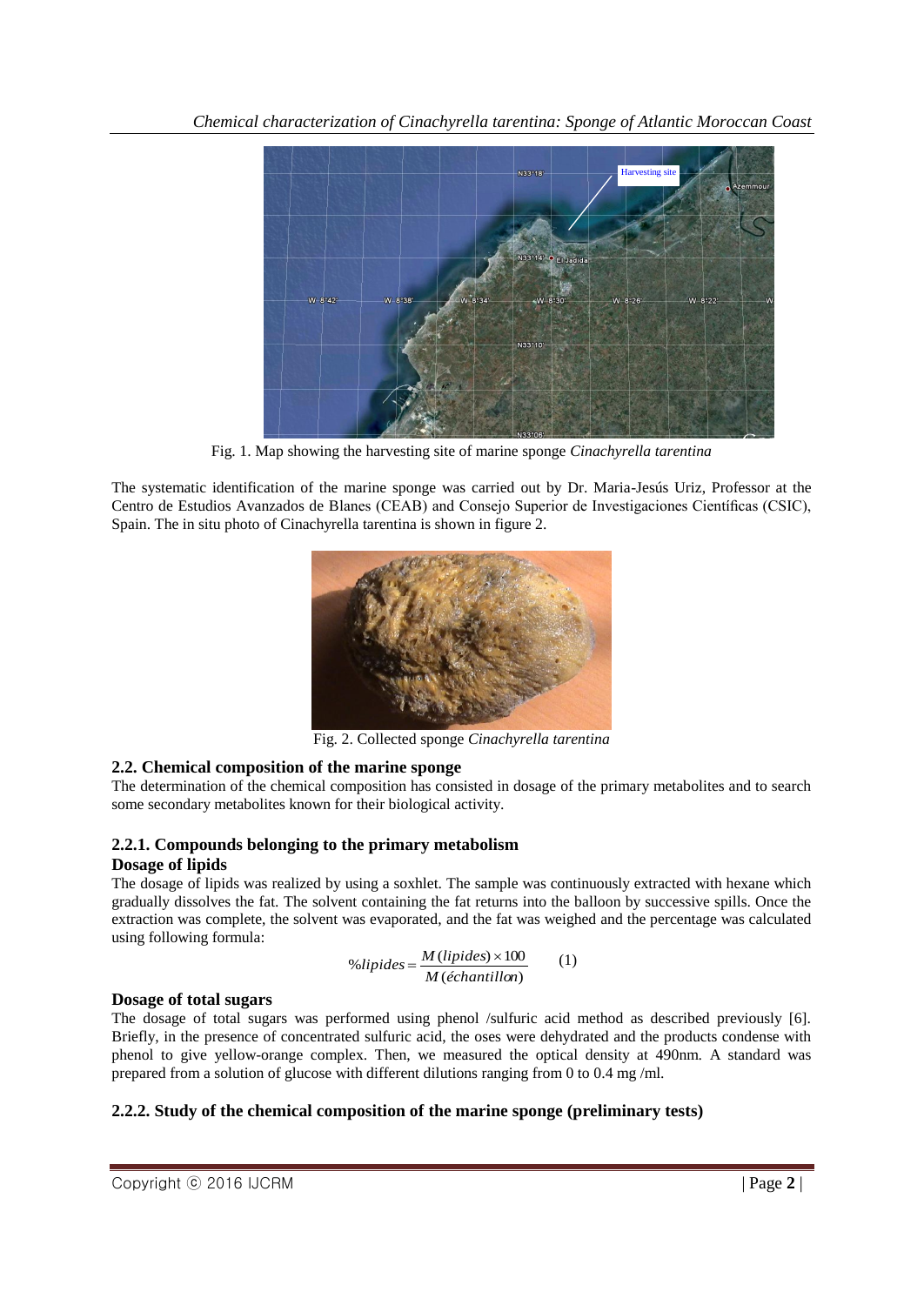The tests were conducted according to the standard techniques described by Paris and Moyse [7], Bouquet [8], and Debray et al [9]. These tests consist to highlight the presence of a certain number of chemical groups known to their biological activities [10].

#### **Research of alkaloids**

The test based on the ability of alkaloids to combine with the heavy metal or with iodine was performed.

Mayer Test: 0.5 g of powder material was added to 15 ml of 70% ethanol. After a long agitation, the extract was allowed to stand until complete decantation, followed by filtration and evaporation. The residue was taken up in a few ml of 50% HCl. After adding a few drops of Mayer's reagent (mercuritetraiodure potassium), the formation of a yellow precipitate, indicated the presence of alkaloids.

#### **Research of sterol**

The research was based on the Lieberman-Burchard reaction [9]. Three grams of dry ground material were macerated in 15 ml of chloroform for 20 minutes. Then, the mixture is filtered and concentrated to 2 ml. One milliliter of acetic anhydride and 1 ml of concentrated sulfuric acid were successively added. The presence of sterol compounds gives a red-brown color veering to purplish-brown.

### **Research of saponosides**

It is based on the determination of the index of moss. In a 500 ml conical flask, 100 ml of boiling water and 2 g of ground material were introduced. Boiling was maintained for 30 minutes. The mixture was filtered, cooled and adjusted to 100 ml.

In a series of ten test tubes were successively introduced 1, 2, 3, 4, ... 10 ml of decocted, all tubes were filled to 10 ml with distilled water and agitated vigorously for 15 seconds. After standing for 15 minutes, the height of moss was measured. If the latter was equal to 1 cm, the dilution of the substance in the tube corresponds to the index of moss searched. An index greater than 100 was considered as a positive reaction indicating a wealth of material in saponosides.

#### **Research of tannins**

1.5 g of dry ground material was placed in 10 ml of 80% methanol. After 15 minutes of agitation, the extracts were filtered and placed in tubes. The addition of 1% FeCl<sub>3</sub> can detect the presence or not of tannins. The color turns to blue-black in the presence of gallic tannins and to greenish brown in the presence of catechin tannins. **Research of free quinines**

One gram of dry ground material was placed in a tube with 15-30 ml of petroleum ether. After agitation and standing for 24 h, the extract was filtered and concentrated on a rotary evaporator. The presence of free quinones was confirmed by adding a few drops of NaOH 1/10, when the aqueous phase turns yellow, red or purple.

#### **Research of anthraquinones**

At the chloroform extract was added aqueous KOH 10% ( $v/v$ ). After agitation, the presence of anthraquinones is confirmed by a turn of the aqueous phase to red.

#### **Research of coumarins**

An infused at 10% or an alcoholic extract was examined under UV light. A bluish fluorescence indicates a positive reaction.

Note: Other compounds also show a marked fluorescence to UV. This revelation is therefore only an indication.

#### **Research of flavonoids** (Reaction to cyanidin)

At 2 ml of infused, 2 ml of hydrochloric alcohol and some magnesium turnings were added. An orange to red color appears in the presence of flavonoids.

#### **2.2.3. Dosage of the polyphenols**

#### **Extraction of phenolic compounds**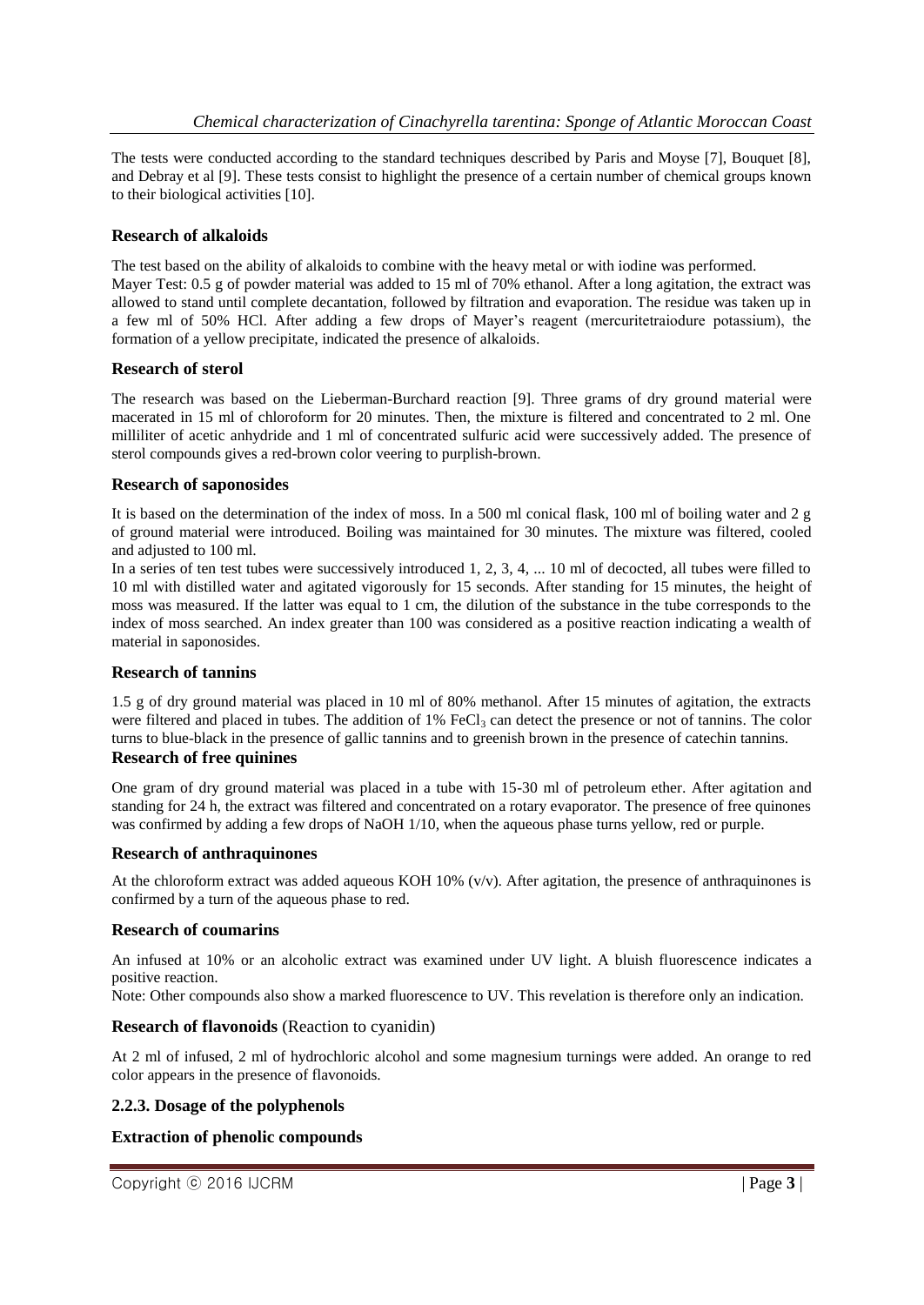The polyphenols were extracted by maceration of 1g of powder in 20 ml of absolute ethanol, for 48 hours. After centrifugation, the supernatant containing the polyphenols was recovered. Therefore, we proceed to a second extraction overnight on the base to extract supplementary polyphenols to obtain a dosage more comprehensive. The two supernatants were added to the dosage.

#### **Dosage of the polyphenols using the Folin-Ciocalteu reagent**

To 0.5 mL of extract (diluted 100 times), 2.5 mL of Folin**-**Ciocalteu reagent (diluted 10 times) and 2 mL of sodium carbonate (75g / l) were added to the tubes. After agitation, the tubes were incubated 5 min at 50  $\degree$  C at the dark, and the absorbance was read at 760 nm by a spectrophotometer. A standard range was prepared by gallic acid in concentrations ranging from 0 to 500 ppm [11].

#### **2.2.4. Evaluation of the antioxidant activity DPPH test**

The antioxidant activity was measured by the DPPH (1,1-diphenyl-2-picrylhydrazyl) method. In this test the antioxidants reduce the DPPH from a violet color to a yellow compound, the diphenyl picryl hydrazine, the intensity of the color is inversely proportional to the ability of the antioxidants present in the medium to give protons. The solution of DPPH was prepared by dissolving 4 mg of DPPH in 100 ml of ethanol. 0.5 ml of the ethanolic extract at different concentrations [0-10 mg/ml] was added to 1.5 ml of the ethanolic DPPH solution. After agitation by a vortex, the mixture was left in the dark for 30 min at room temperature and discoloration relative to the negative control containing only DPPH solution was measured at 517 nm by a spectrophotometer. The positive control was represented by a standard solution of an antioxidant, ascorbic acid (vitamin C) and the absorbance was measured in the same conditions as the test sample. The antioxidant activity, that expresses the capacity of trapping the free radical, was estimated by the percentage of discoloration of the DPPH dissolved in ethanol [12]. Inhibition of DPPH free radical in percent (I%) was calculated as follows: [13]

$$
I\% = \frac{A_C - A_t}{A_C} \times 100 \quad (2)
$$

 $A_c$  is the absorbance of the negative control, and  $A_t$  is the absorbance of the test compound. Extract concentration providing 50% inhibition  $(IC_{50})$  was calculated from the graph plotting inhibition percentage against extract concentration.

#### **2.2.5. Study of the composition of fatty acids and sterols**

#### **Extraction and isolation of sterols and fatty acids**

In the laboratory, the lyophilized biological material, ground and weighed is emerged in a mixture of chloroform-ethanol solvent (CHCl3 / EtOH;  $v / v$ ) for 48 h. Then the solution obtained is evaporated under reduced pressure at 40°C. The extraction is repeated several times until complete exhaustion of the biological material. The crude extract obtained after concentration is weighed to calculate the yield. It is then taken up in a mixture equivolume of isooctane and methanol to give the methanolic and isooctanic phases. The two phases are then subjected to evaporation of the solvent to achieve the methanolic and isooctanic extracts. The isotonic extract of the studied sponge was subsequently subjected to two specific protocols in order to get fatty acids and sterols.

5g of the isotonic extract is saponified in alcoholic potassium hydroxide, the saponifiable fraction contains fatty acids in salt form. An acidification followed by extraction with diétylic ether leads to obtaining a mixture of fatty acids in free form (0.97g). The obtained fatty acids are methyled by esterification with methanol in the presence of boron trifluoride (20%) in excess and reflux at 100 ° C for 15 min. The obtained methyl esters of fatty acids are analyzed by gas chromatography coupled to mass spectrometry.

The analysis of the unsaponifiable fraction of the isooctanic extract of the studied sponge, by thin layer chromatography (TLC) in an eluent system 2,2,4- trimethyl - pentane (TMP) / ethyl acetate (EA) 7/3 shows that it has the same frontal report as cholesterol. Spraying with sulfuric acid (50%) followed by oven drying at110 °C for 10 minutes reveals purple spots, characteristic of sterols. The fractionation of the unsaponifiable fraction (4g) is followed on an open column of silica gel using the same couple of eluent (TMP / EA) in order to get the sterol fraction. The sterol fraction (yield (1.47g); frontal report (0.3); white color) obtained by eluent system TMP / EA (8/2) was recrystallized in methanol, silylated with 50μL of pyridine and 40μL of MSTFA at 50 °C for 2h, and injected in gas chromatography coupled to mass spectrometry (CG/MS) After adding 910μL of isooctane.

#### **Chromatographic conditions of analysis by GC / MS**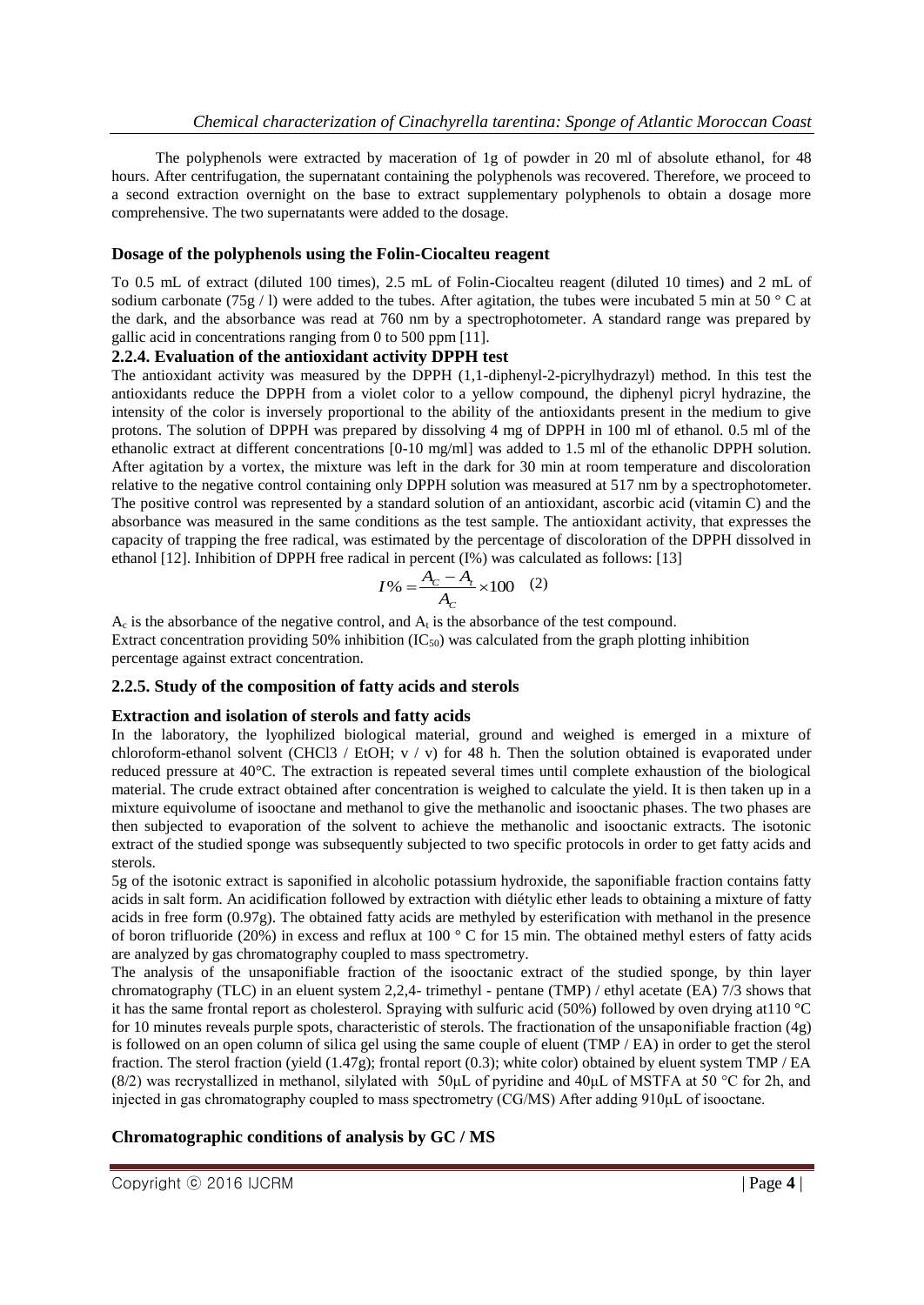#### DB-5 column ((30 m  $\times$  0.32 mm)

Injector: Initial temperature 80 °C and then increase to 100 °C / min up to 300 °C.

Column: initial temperature 80 °C (maintained 2min) and then increase to 6 °C / min up to 320 °C (maintained 25min).

#### **Identification of compounds by GC/MS analyses**

The identification of a part of compounds was accomplished using computer searches on a NIST MS Data library and another from the mass spectra of reference compounds analyzed.

#### **RESULTS AND DISCUSSION**

#### **3.1. Compounds belonging to the primary metabolism**

The averages levels in lipids and carbohydrates of *Cinachyrella tarentina* were shown in Table 1:

**Table 1.** Averages levels of lipids and carbohydrates expressed in percentage relative to the dry weight.

| Lipids            | Carbohydrates       |
|-------------------|---------------------|
| 4\% ( $+/-$ 0.05) | $17.85\%$ (+/- 0.2) |

From the Table 1, *Cinachyrella tarentina* represents a source of primary metabolites with a significant proportion of carbohydrates compared to lipids. The carbohydrates are recognized by their role in the mechanism of recognition and cellular interactions of the sponge. Some sugars may be related to lipids, thus forming glycolipids: molecules implicated in many physiological processes and showed a proven pharmacological activity [14-15].

#### **3.2. Compounds belonging to the secondary metabolism:**

These substances are known to be responsible for the pharmacological activity. The results of tests of the chemical composition are presented in the table 2.

| <b>Chemical substances</b> | <b>Results of the tests</b> |
|----------------------------|-----------------------------|
| Sterol substances          | $+++$                       |
| Saponins                   | $+++$                       |
| <b>Tannins</b>             | $^{+}$                      |
| free quinones              |                             |
| Anthraquinones             | $^{+}$                      |
| Flavonoids                 | $^+$                        |
| Alkaloids                  | $+++$                       |
| Coumarins                  |                             |

**Table 2.** Determination of chemical composition of the studied sponge

 $(+ + + :)$  presence in abundance,  $+ :$  Presence in low quantity)

Acording to table 2, we observed the presence of different chemical compounds recognized by their biological activity with high concentration of alkaloids, sterol and saponins substances.

Therefore according to our preliminary tests, we found that *Cinachyrella tarentina* produced molecules with potential biological interest. In the case of particular species of sponges, it seems that the production of these active metabolites does either not directly related to the organisms themselves but rather to heterotrophic endosymbionts (bacteria) or autotrophic (microalgae and cyanobacteria). The ability to produce such metabolites is of obvious interest in the context of the search for new molecules presenting interesting therapeutic potential [16].

#### **3.3. Determination of polyphenols**

The polyphenols content was determinate from ethanolic extract, expressed in milligram of gallic acid equivalent per gram of dry weight. The polyphenol content was  $3.61\%$  (+/- 0.02) mg GAE/g DW.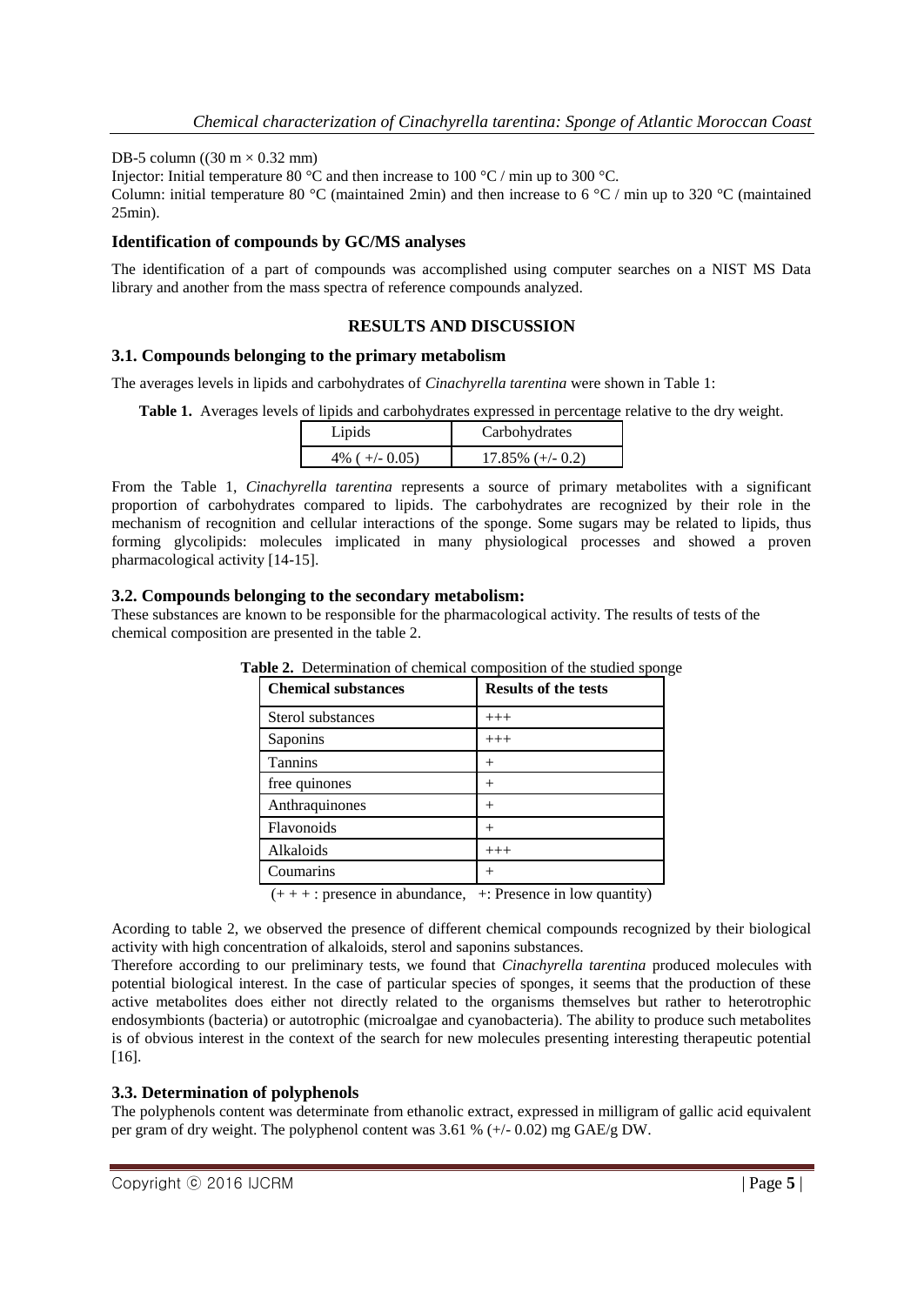#### **3.4. Evaluation of the antioxidant activity by DPPH Test**

The results of antioxidant power show that the percentage of inhibition of ethanolic extract of Cinachyrella tarentina is equal to 77.2%  $(+/- 0.8)$  at a concentration of 10 mg/ml.

The IC50 value determined in mg / ml expressing the inhibitory concentration of extract required to inhibit 50% of the initial DPPH free radical (Table 3).

|  | Table 3. Result of the antioxidant test expressing the inhibitory concentration (IC50) in mg / ml |
|--|---------------------------------------------------------------------------------------------------|
|  |                                                                                                   |

| Extracts / Standard | IC <sub>50</sub>        |
|---------------------|-------------------------|
| Ethanolic extract   | 1.8 mg/ml $(+/- 0.5)$   |
| Ascorbic acid       | 0,13 mg/ml $(+/- 0.03)$ |

The IC50 of the ethanolic extract of the sponge is 1.8 mg/ml, this value remains low compared to ascorbic acid; and used as a reference is 0.13 mg/ml and thus indicates that this sponge contains the modest antioxidants, which is consistent with the result obtained for the low content of polyphenols in the studied sponge.

## **3.5. Study of the composition of sterols and fatty acids**

#### **3.5.1. Sterols composition**

The silylated sterols of *Cinachyrella tarentina* were investigated by GC/MS (qualitative analysis). The data are reported in Table 4. The studied sponge contains the usual complex mixtures of sterols for marine invertebrates, all of them identified earlier in different sponges. Cinachyrella tarentina contains therefore principally the unsaturated sterols, with a predominance of cholesterol and sitosterol.

| Peak | <b>Ret Time (min)</b> | $Area\%$   | <b>Component Name</b>     | Formula           |
|------|-----------------------|------------|---------------------------|-------------------|
|      | 40.141                | 236648     |                           |                   |
| 2    | 40.632                | $1.311e+6$ | Cholesterol TMS           | $C_{30}H_{54}OSi$ |
| 3    | 41.089                | 556246     | <b>Brassicasterol TMS</b> | $C_{31}H_{54}OSi$ |
| 4    | 41.814                | 328392     | Campesterol TMS           | $C_{31}H_{56}OSi$ |
| 5    | 42.112                | 212427     | Stigmasterol TMS          | $C_{32}H_{56}OSi$ |
| 6    | 42.897                | $2.363e+6$ | Sitosterol TMS            | $C_{32}H_{58}OSi$ |

**Table 4:** Chemical composition of silylated sterols of the studied sponge

(TMS= Trimethylsilyl)

#### **3.5.2. Fatty acids composition**

The methyl esters of fatty acids of *Cinachyrella tarentina* were investigated by GC/MS (qualitative analysis). The data are reported in Table 5. No study has been performed in Morocco on the fatty acid composition of *Cinachyrella tarentina.* This study allowed us to identify the variety of fatty acids contained in *Cinachyrella tarentina* with predominance of palmitic and stearic acids. The mixture of sodium salts of these two acids led to the preparation of ordinary hard soap.

**Table 5:** Chemical composition of methyl esters of fatty acids of the studied sponge

| Peak | <b>Ret Time (min)</b> | Area%        | <b>Component Name</b>             | <b>Formula</b>    |
|------|-----------------------|--------------|-----------------------------------|-------------------|
|      | 4.9                   | $8.42E + 07$ | Tridecylic acid,<br>methyl ester  | $C_{14}H_{28}O_2$ |
| 2    | 5.6                   | $1.21E + 08$ | Stearic acid, methyl<br>ester     | $C_{19}H_{38}O_2$ |
|      | 7.8                   | $7.37E + 07$ | Palmitoleic acid,<br>methyl ester | $C_{17}H_{32}O_2$ |
| 4    | 8.2                   | $1.90E + 08$ | Palmitic acid,<br>methyl ester    | $C_{17}H_{34}O_2$ |